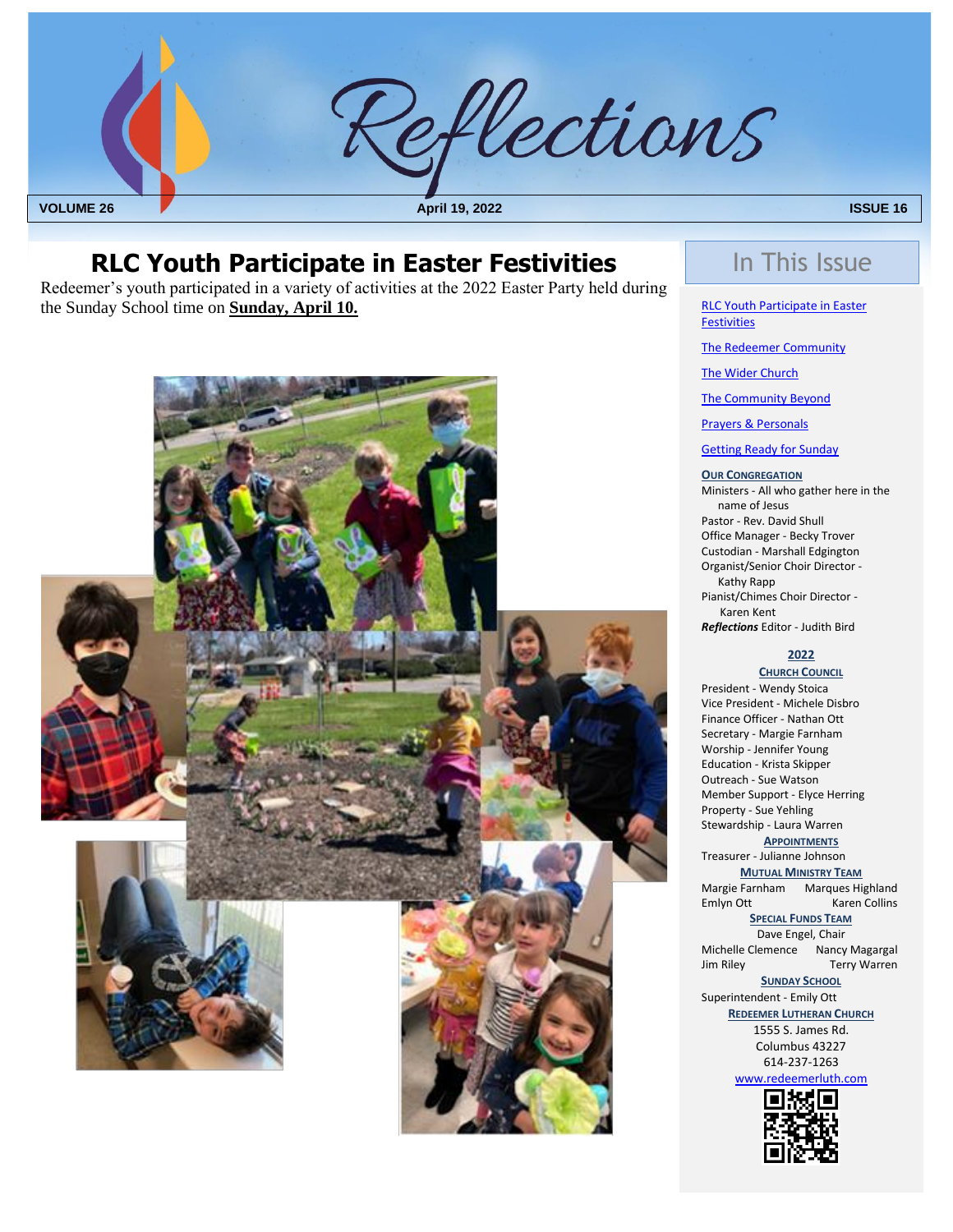

# **The Redeemer Community**

## **RLC's Current Worship Protocol: Love Your Neighbor**

- <span id="page-1-0"></span>\* Masks are required coming into the building and in the Narthex. Folks wishing to continue wearing masks for worship are encouraged to sit in the pews on the north side of the Sanctuary; those who wish to remove their masks may sit on the south side of the Sanctuary.
- \* Those who wish may stand during the opening and closing hymns and the reading of the Gospel.
- \* During the passing of the peace, we suggest you wave or place your palms together under your chin in the "namaste" posture as a way to share the peace in a distanced way.
- \* Individual communion elements are available to pick up inside the Sanctuary door or folks can now choose to receive communion at the front of the church from masked servers distributing individual cups for the wine/grape juice.
- \* If you wish to use one of the first-floor bathrooms, please follow instructions in the bathroom about disinfecting it after your use. Only one person at a time in the restrooms.
- \* Please silence cellphones.

*We have missed those of you who have not yet returned to in-person worship. There are a whole variety of worship opportunities available. If you feel safe coming back into the sanctuary, your presence and spirit would be a true blessing to us. We are not the same without you.*

### **Redeemer Returns to One Service, Hosts Haitian Guests**

Redeemer returns to one service at 10 a.m. on **Sunday, April 24** after the two services held on Easter.

Also this Sunday, **Drs. Johnson Deshommes** and **Stevenson Dimanche** will be Redeemer's guests in worship and for the adult education program. During worship, they will be part of a "conversation" sermon with Pastor Al Rider. After worship, at 11:15 a.m., they will lead the adult ed class and continue their conversations with Redeemer members. Their theme will be life in Haiti today, and their hopes and dreams for themselves and their country.

For additional background information, see the April 11 issue of *Reflections.*

Invite friends who might be interested in these conversations!



Dr. Stevenson Dimanche (left) and Dr. Johnson Deshommes (right)

## **Volunteers Sought for 2022 LSS/Food Collective Food Giveaways**

The first food giveaway, sponsored by Lutheran Social Services (LSS) and the Mid-Ohio Food Collective (MOFC) and held here on Redeemer's parking lot, is this **Thursday, April 21**. It runs from 3 to 6 p.m.

At least for the first month or two, the processes used last year will be followed. To recap, there will be a drive-thru process where customers stay in their cars and we follow all of the current physical distancing, hand washing, glove and face mask guidelines.

It is not too late to volunteer to help. Either call or email the church office that you will be here or just come starting at 2 p.m. Thursday.

Coordinator **Sue Watson** notes, "I know our congregational efforts to combat food insecurity in our communities are very meaningful for many of us, and our outreach means so much to those we serve. So if you can volunteer (or if you'd like more info), please get in touch with the church office ….

"We'll take all the help we can get!"

The other giveaway dates, which fall on the **third** Thursdays are May 19, June 16, July 21, August 18, September 15 and October 20.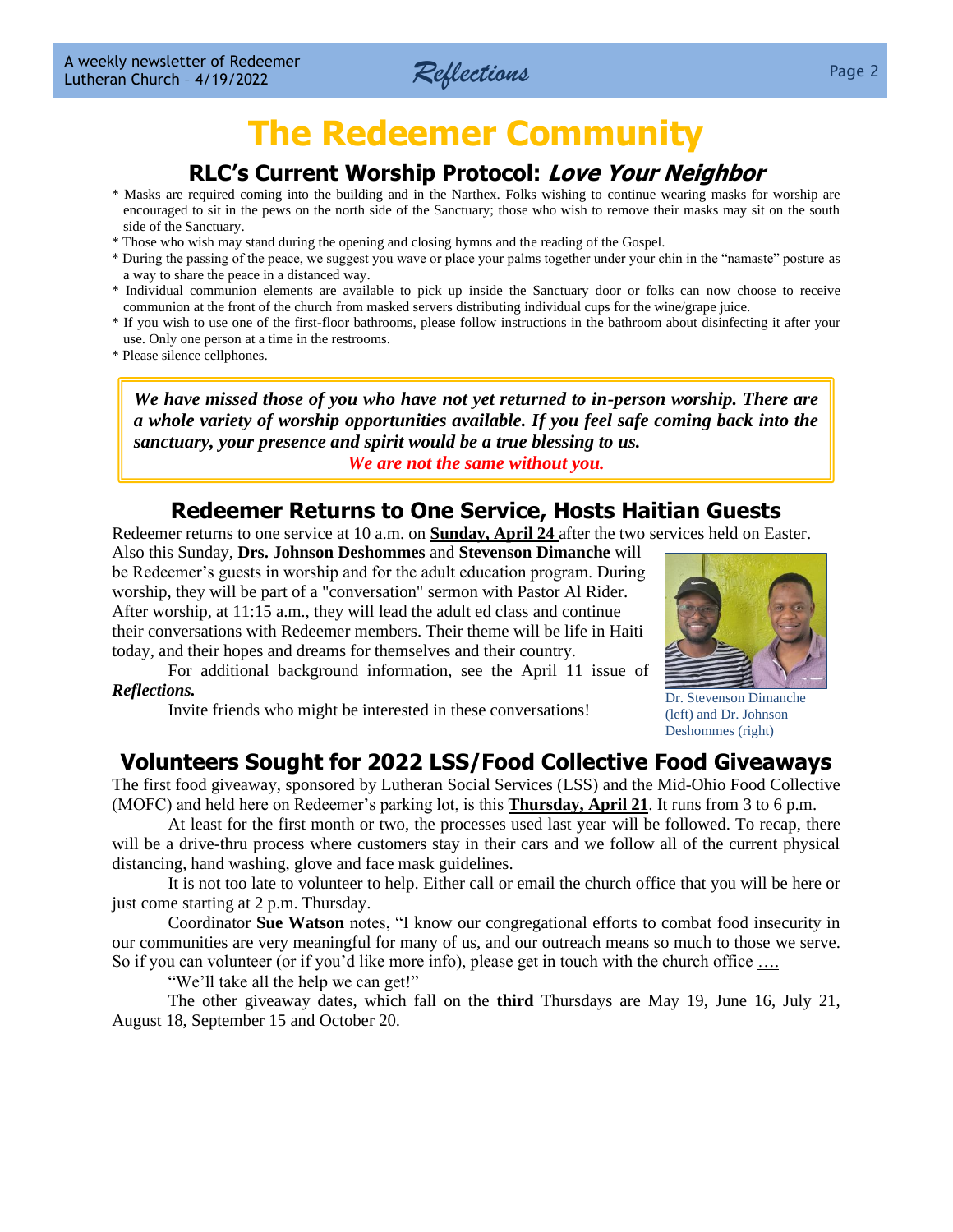

#### **'Extras' of Hair Care Products Needed for LSS/MOFC April Giveaway**

As has done in the past, Redeemer is requesting donations of personal items to be included with the produce at the monthly food giveaways. For April's event, hair care products (shampoo, conditioner, etc.) will be given away.

"We are so grateful for the congregation's constant and generous donations. On behalf of our giveaway's guests, thank you, Redeemer members!" Sue said.

## **Distribution of Mission Endowment Funds Underway**

At the annual meeting the congregation voted on what organizations would receive the 2021 Distribution from the Mission Endowment Fund. Because the exact amount was not known at that point, the congregation voted to distribute percentages to nine different organizations.

**Treasurer Julie Johnson** reports, "We have received the total distribution and have started to send these funds to the approved organizations. The total amount is \$6,846 with Lutheran Social Services (LSS) receiving 20 percent, or \$1,369.20; and all other organizations receive 10 percent or \$684.60." Those organizations are Lutheran Outdoor Ministries/Lutheran Memorial Camp; LSS Food Pantry on Champion Ave.; Grace Mission, Haiti; Groveport Special Olympics; Bishop Griffin Resource Center; The Ronald McDonald House; Renewed Strength, Zambia; and Wildness Experience, Leadership and Service.

## **Adult Ed Resumes April 24**

The Adult Education Class returns on **Sunday, April 24** with a discussion/dialogue with the two Haitian doctors, **Drs. Johnson Deshommes** and **Stevenson Dimanche.** The theme will be life in Haiti today and their hopes and dreams for themselves and their country. **Invite friends who might be interested in this conversation.** The class begins at 11:15 a.m. in Room 2, following the worship service.

## **Tuesday Bible Study Resumes April 19**

The Tuesday Bible Study returns on **Tuesday, April 19** with a new series on encounters Jesus had with women in the Gospels. The group runs from 1 to 2:30 p.m. here at the church.

To join the group via Zoom, go to the Zoom app and then enter the following information: Meeting ID: 863 5869 9434; Passcode: 943506. To participate by phone, call 312-626-6799. If you don't have the Zoom app, you can join the meeting by copying and pasting the following web address in your browser:<https://us02web.zoom.us/j/86358699434?pwd=cTlaaUM5MWl6U29mNGtsQXhuTnlIUT09> .

## **Adam's Thank You and Farewell**

Hi friends,

Throughout seminary, there's a process of "discernment" and "call." That's just a fancy way of saying "figuring out what God wants me to be when I grow up." One of the purposes of the beginning of the ordination process is to make sure that ordained ministry is your "call." This is a long process that will likely never be over.

I have discerned that ordained ministry in the ELCA is not my call at this time. I don't know if it will be in the future or not, but just as I am not now who I previously was, I am not yet who I will be. I do not and cannot know exactly what the future holds. I am no longer pursuing ordination in the ELCA at this time. This means that I will no longer be required to do LIC (Learning in Context), so I will no longer be able to serve this community in the fashion that I have been this semester.

I will still be attending both of the services on Easter, where I look forward to seeing you all before I leave. I appreciate all that you've all done for me. I've really grown a lot this semester, certainly more than I thought I would, and a large part of that is because of the community at Redeemer.

You have shown me what a solid congregation looks like, how good a congregation can be. This community is the most welcome I've ever felt at a non-university church. I have all of you to thank for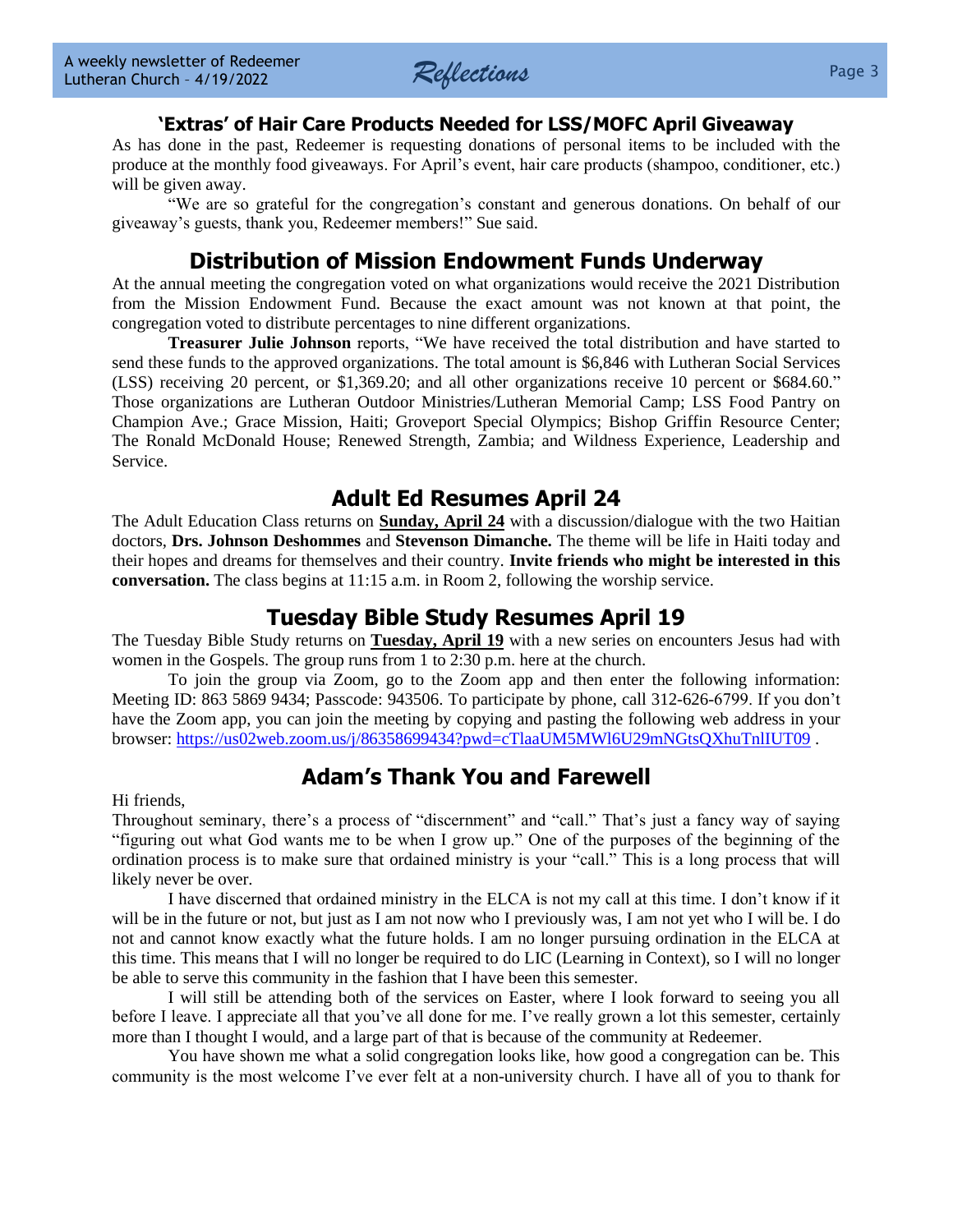

that. I'm sorry that I have to leave you, but I know that I am better because of having been with you. Thank you. So much love,

Adam Ben Howard

## **April Sister Act Event Set for Wednesday**

Redeemer's Sister Act will meet **Wednesday, April 20** to discuss "Growing Through COVID: Learning to live with the unknown." The discussion, which will be both in-person and on Zoom, will be led by **Ruth Murray.** "Now that we seem to be entering another phase of this time in our lives, it might be good to discuss and share some of our thoughts and experiences."

Some questions to ponder include the following:

- What short and long term effects have we experienced throughout this time?
- What do you see as the GOOD and the BAD that has resulted from the pandemic?
- How do you see yourself moving forward?
- What are some goals you have set for yourself in the days and months ahead?
- How do we use this experience as a tool in learning and growing as Joyful Revolutionaries?

It begins at 6:30 p.m. in Room 2 or to join via Zoom, go to

[https://us02web.zoom.us/j/87494992863?pwd=Ni9Rc1VIa1RxS2paRGdzNjMyUW9kQT09;](https://us02web.zoom.us/j/87494992863?pwd=Ni9Rc1VIa1RxS2paRGdzNjMyUW9kQT09) Meeting ID: 874 9499 2863; Passcode: 254953.

## **Spotlight on BREAD Network Member Sue Watson**

BREAD Network Members have been asked to answer a handful of questions: the answers will be shared in *Reflections* over the course of 2022. Up this week is **Sue Watson.**

1.**What is your name? Sue Watson**

2.**What issues keep you up at night?** In this day and in this world, there's no shortage of issues! I think fear of what might be coming keeps me worried: a tsunami of deliberate misinformation, economic landslide, stampeding injustice, flagrant disparity, and indifference.

3. **Why did you join the Justice team at Redeemer?** I wanted to learn more about what justice means, and I wanted to be a little more uncomfortable about injustice in all its forms. Diversity is such a nice word; disparity is not. The more I learned and heard, the more I wanted to make a difference.

4. **What is your favorite kind of bread?** Rye bagels, warm French bread, sourdough anything.

5. **Why did you decide to become a Network Member of BREAD?** I joined BREAD because it is doing what I want to do: make changes that benefit ALL people! BREAD works because they are thorough, persistent, organized, and serious about what matters. I need to be part of that effort because it's time to move from learning to *doing.*

6. **What is your Justice Prayer for 2022?** Heavenly Father, show us the way and give us the strength to prevail so that ALL your creatures are provided for. In whatever way you ask, let me do your will, let me work toward justice for all.

Redeemer has committed to bringing 47 people to the Nehemiah Action on May 10. Secure your free ticket for this event by contacting **Dave Shull, Sue Watson, Emily Ott, Michele Disbro, Kathy Zwanziger** or **Kristi Hildebrand** or calling the church office.

#### **Upcoming BREAD Dates**

Nehemiah Action: Tuesday, May 10, 2022 at the Celeste Center 6:15 p.m. (doors open) 7 p.m. (event) Justice Ministry Celebration: Monday, June 27 at 7 p.m.

## **Noisy Offering Now Going to 'ReconcilingWorks'**

For now through Easter, Redeemer's "Noisy Offering" – that is, the offering of loose or "noisy" change given each Sunday when entering the Sanctuary – will now go to ReconcilingWorks. This is in celebration of Redeemer's 30th Anniversary as a Reconciling in Christ congregation.

Since 1974, "ReconcilingWorks: Lutherans for Full Participation" has advocated for the full welcome, inclusion, and equity of lesbian, gay, bisexual, transgender, queer, intersex and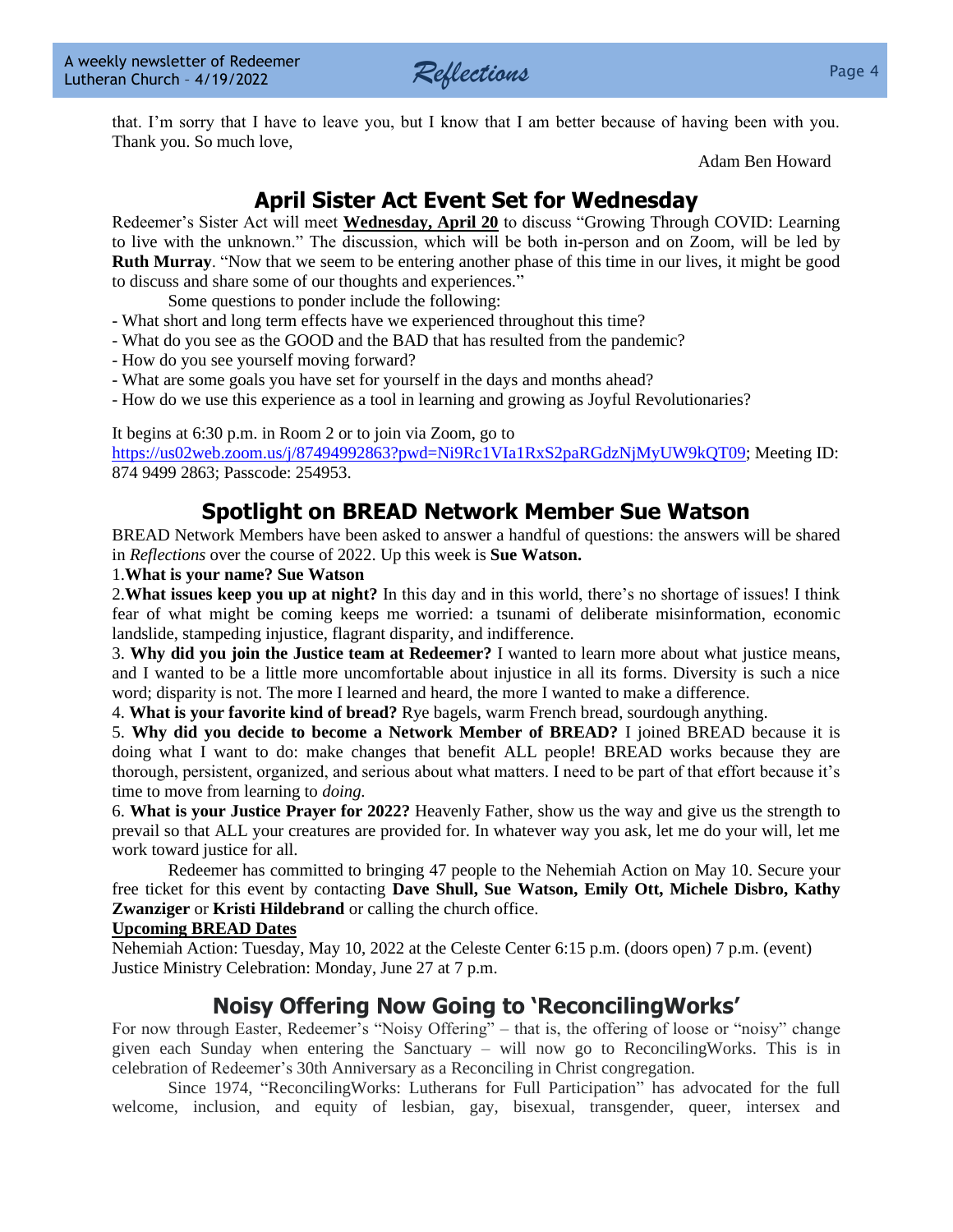

asexual/aromantic (LGBTQIA+) Lutherans in all aspects of the life of their church, congregations, and community.

"In relationships built through outreach and education, ReconcilingWorks shares Christ's message, the Gospel, which is for everyone equally. The group advocates for systemic change in policy and practice in church and society, working to alleviate not only the painful symptoms of oppression but also to eliminate its root causes.

"We are Lutherans working with the recognition that racism, sexism, ageism, able-ism, heterosexism, homophobia, and all the other artificial distinctions that seek to raise one group into privilege and preference over another, conspire together to diminish our world and church.

"An independent, Lutheran, membership-supported organization, ReconcilingWorks is committed to strengthen all of God's beloved for authentic, visible, faithful lives and to work for systemic change with the church and society." For more information check out their website at [www.ReconcilingWorks.org.](http://www.reconcilingworks.org/)

## **Important Emails**

[Dshull@RedeemerLuth.com](mailto:DShull@RedeemerLuth.com) – use for communicating directly with **Pastor Dave.**

[Info@RedeemerLuth.com](mailto:Info@RedeemerLuth.com) – use for communicating with the office, *Reflections* newsletter, **Office Manager Becky Trover**, healing prayer requests or for general information.

[MemberCare@RedeemerLuth.com](mailto:MemberCare@RedeemerLuth.com) – use for communicating with the Member Care team about needs for personal ministry such as in-home communion, a home visit, meals, etc.

[FinSec@RedeemerLuth.com](mailto:FinSec@RedeemerLuth.com) – use for stewardship campaigns.

[Itgroup@RedeemerLuth.com](mailto:ITgroup@RedeemerLuth.com) – use for communicating with Redeemer's IT Team for items related to the website.

[Property@RedeemerLuth.com](mailto:Property@RedeemerLuth.com) – use to report items that need repair in the church building.

[SundaySchool@RedeemerLuth.com](mailto:SundaySchool@RedeemerLuth.com) – use to offer suggestions for our Sunday School ministry.

[Transportation@redeemerluth.com](mailto:Transportation@redeemerluth.com) – use to request temporary transportation assistance.

[Communications@redeemerluth.com](mailto:Communications@redeemerluth.com) – use to send church related announcements or pictures for sharing on Redeemer's social media sites. Another way is to tag Redeemer in the posts.

## **Publishing Deadlines for Reflections, Sunday Bulletins**

#### **For** *Reflections*

#### • **PLEASE SUBMIT PRIOR TO 5 P.M. ON SUNDAYS**.

- Send to  $info@RedeemerLuth.com$  and put *Reflections* in subject line.
- Or leave a note in the *Reflections* mailbox at the top of the stairs outside the church office.

#### **For Sunday Bulletins**

The deadline for information to be published in Sunday bulletins is the **Wednesday morning** before. That information can be sent to the above email: just put "Bulletin" in the subject line.

## **Prayers and Personals**

Prayers for healing and recovery are asked for **Kelley (Scott) Frank** who had surgery this past week and for **Kris Kauffman,** and **Kathy Ehrich,** who have all recently had surgery.

### <span id="page-4-0"></span>**April Birthdays**

19-Damon Stewart 22-Grayson Ullman 23-Andy Skoog 24-Michelle Clemence 24-Elaine Disbro 27-Margie Frazier 27-Dora Pinder 28-Edwina Bradley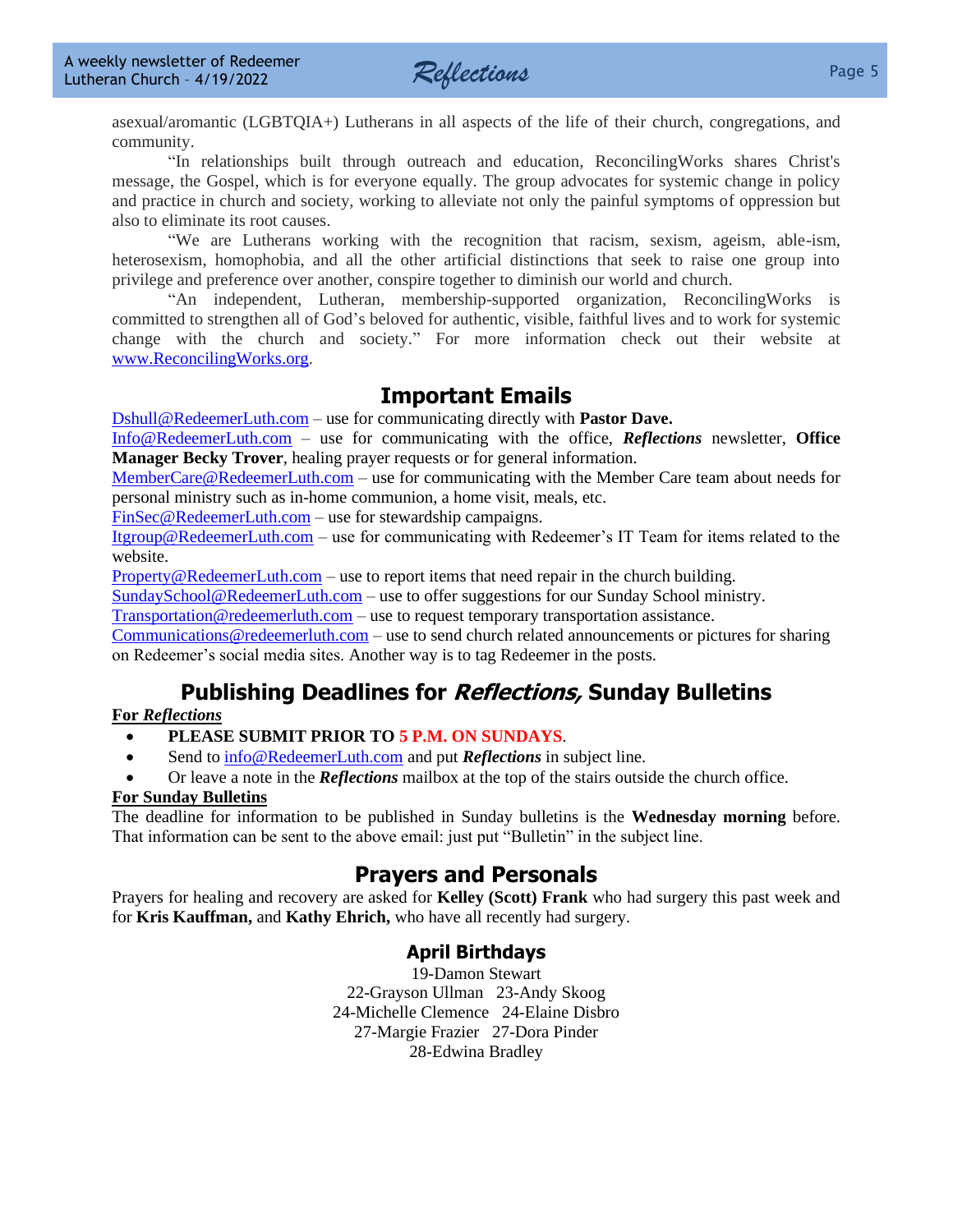

# **The Wider Church**

## **Women of ELCA to Hold Spring Gathering**

<span id="page-5-0"></span>All women of the ELCA are invited to the Spring Gathering on **Sunday, May 1** at Messiah Lutheran Church (1200 Waggoner Road in Reynoldsburg). This year's theme is "Rejoice! We Are Together Again!"

There will be speakers, singing, refreshments and many opportunities for fellowship. Program begins at 2 p.m. with registration at 1:30 p.m.

## **Volunteers Needed for Churchwide Assembly 2022**

The Southern Ohio Synod reports volunteers are needed for the Churchwide Assembly being held this summer in Columbus, OH. Volunteers are needed each day from **Sunday-Friday, August 7-12** in a variety of roles. You can sign up for the days and roles that you prefer by following this link: <https://tinyurl.com/mrbxk6jt>. Please note that you are indicating a preference and event organizers may need to assign you a different role so that all responsibilities are covered. Thanks!

## **An Update on Relief Efforts for Ukraine**

**Treasurer Julie Johnson** reported that Redeemer has collected nearly \$4,685 for Ukraine relief efforts by Lutheran World Relief (LWR). The congregation will continue to collect contributions for those relief efforts. Just note "Ukraine" in the memo section of a check. Redeemer will forward the donations to LWR.

# **Community Beyond**

## **Free At-Home COVID-19 Tests Available**

Every home in the U.S. is eligible to order four free at-home COVID-19 tests. Orders will usually ship in seven to 12 days.

Tests can be ordered online at<https://special.usps.com/testkits> .

## **IACO to Visit Bharatiya Hindu Temple April 23**

The Interfaith Association of Central Ohio (IACO) will worship with the Hindu community at the Bharatiya Hindu Temple (3671 Hyatts Rd., Powell 43065) on **Saturday, April 23** at 5 p.m.

According to IACO, the program will include a discussion of the Hindu faith, an explanation of each individual Deity within the temple and a reception with light snacks. Masks and social distancing are encouraged but not required.

Please RSVP by **Friday, April 22** via the IACO website a[t www.iaco.org/events](http://www.iaco.org/events).

## **Dementia/Alzheimer's Disease Support Group Returns to In-Person Meetings**

The Bexley/Berwick Dementia/Alzheimer's Disease Caregiver Support Group has returned to meeting inperson here at Redeemer on Thursdays from 6:30 to 8 p.m. **Dottie Odrosky** leads the group.

Wearing a mask is no longer required but is very much acceptable for those who prefer to continue to do so.

Those who have not attended before are asked to register by calling 800-272-3900 or by going online to [www.alz.org](http://www.alz.org/) .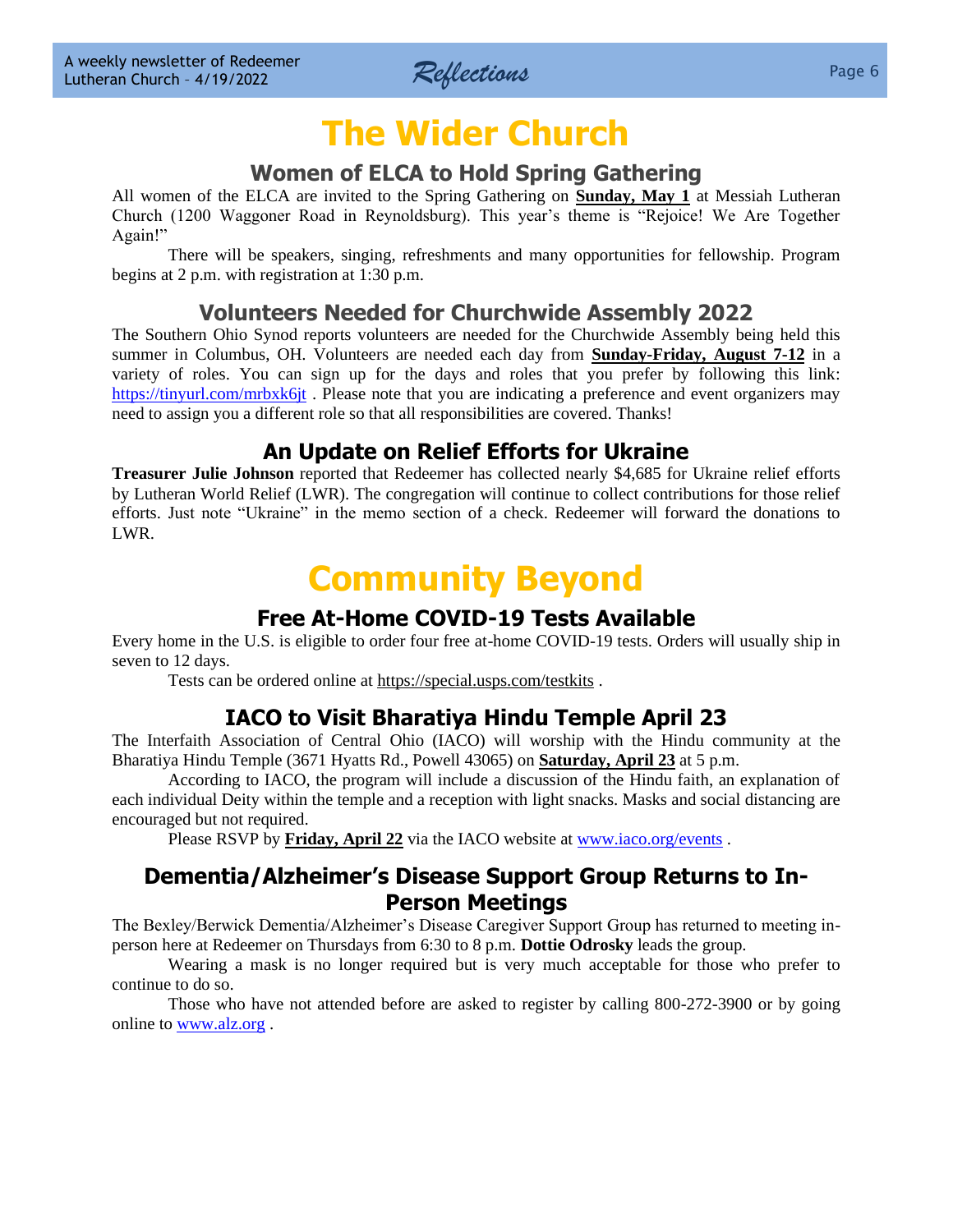

## **[Getting Ready for W](file:///D:/Users/Marcene%20Mounts/Documents/2019%20REFLECTIONS/Vol.%2023-49%2012-9-2019%20Draft.docx%23GettingReadyforSunday)orship Second Sunday of Easter, April 24, 2022 Lessons**

**Readings:** Acts 5:27-32; Psalm 150; John 20:19-31

#### **Prayer of the Day**

O God of life, you reach out to us amid our fears with the wounded hands of your risen Son. By your Spirit's breath revive our faith in your mercy and strengthen us to be the body of your Son, Jesus Christ, our Savior and Lord, who lives and reigns with you and the Holy Spirit, one God, now and forever. **Amen.**

#### **A Prayer for Ukraine**

For those who are fleeing: sanctuary

For those who are staying: safety

For those who are fighting: peace.

For those whose hearts are breaking: comfort

For those who see no future: hope

#### **Intercessions & Thanksgiving**

+ For the people of Ascension Lutheran Church, Columbus.

+ For Redeemer community member Michelle Wolfe.

*Each week we remember in our prayers in worship those who cannot be with us and those with special needs and concerns:* Bebe McCoy, Robin Stokes, Bonnie Hegreness, Heidi Carman, Cora Marquez, Mary Kennedy, Diane Louangrath, Kevin Bailey's sister Kleta Childs, Kathie and Nancy Ehrich and their sister Betty Weaver, Stan Heacock, Jeremy Davis, Bebe McCoy's brother-in-law Walt and her sister Jan, Brittany Parsons, Alyssha Jordan-Bird and Nate Bird, Shirley and Jack Miller, Jon Denniss, Mary Bowling's sister Val, Grace and Ken Jones, John Kennedy's niece Michele Wolfe, Kris Kauffman, Chad Eberle's mother, Sam Hudson, nephew of Laura and Terry Warren, on being deployed to Poland.